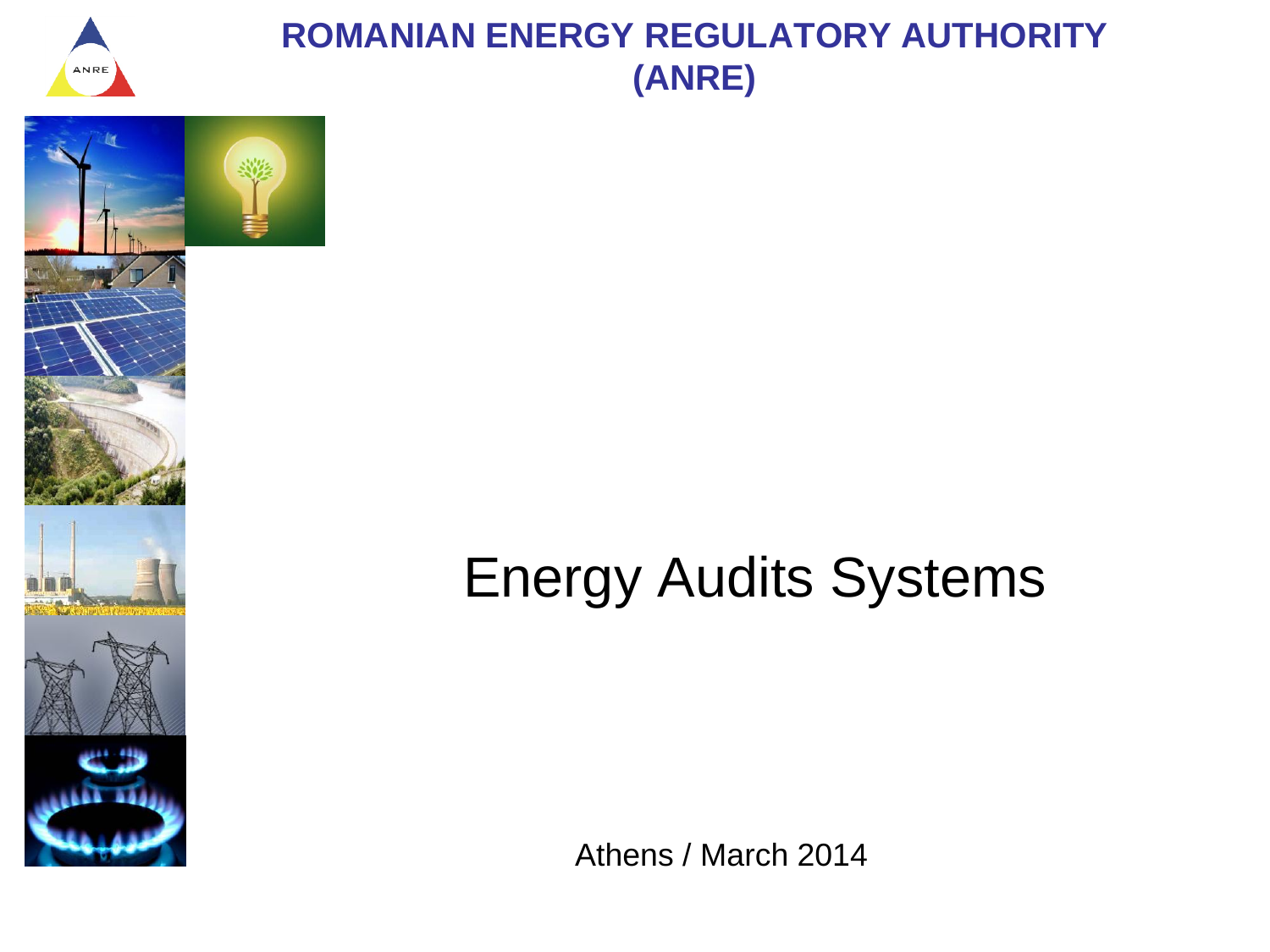

## **Energy Efficicency Legislative framework**

#### **GD 22/2008 regarding energy eficiency and promoting the use of renewable energie sources to end-users**

 **Responsibilities for economic operators** that are yearly recording more than 1000 toe Certification of energy managers

> Declaration of the energy consumption, Energy analysis questionnaire, Energy audit

 The program of measures to improve energy efficiency Monitoring & Targeting

**Obligations for energy distributors, distribution system operators and retail power companies**

- improving their own energy efficiency
- energy services at competitive prices
- energy audits and measures to improve energy efficiency to end users
- voluntary agreements
- contribution to mechanisms and/or energy efficiency funds

**Public administration and local authorities** in towns with over 20,000 inhabitants - energy efficiency programs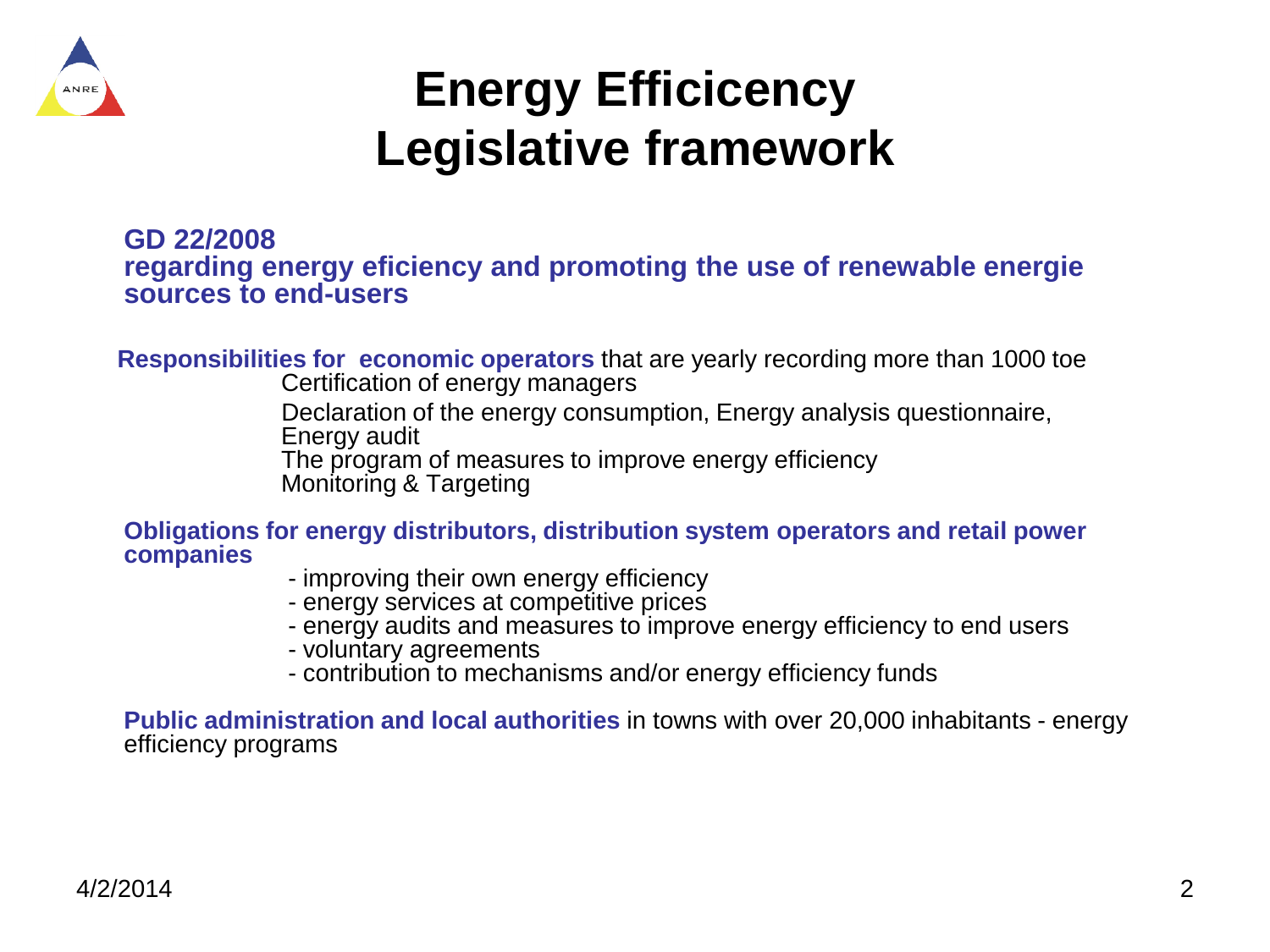

## **Energy Efficicency Legislative framework**

**Order no. 38/2013 regarding the Regulation for energy auditors authorization , energy managers certification and accreditation of companies providing energy services**

#### **Activities developed:**

- $\triangleright$  issue of certificates/authorisations- process begun in 2004
- $\triangleright$  training workshops for energy auditors and energy managers
- $\triangleright$  surveying activity / monitoring energy efficiency market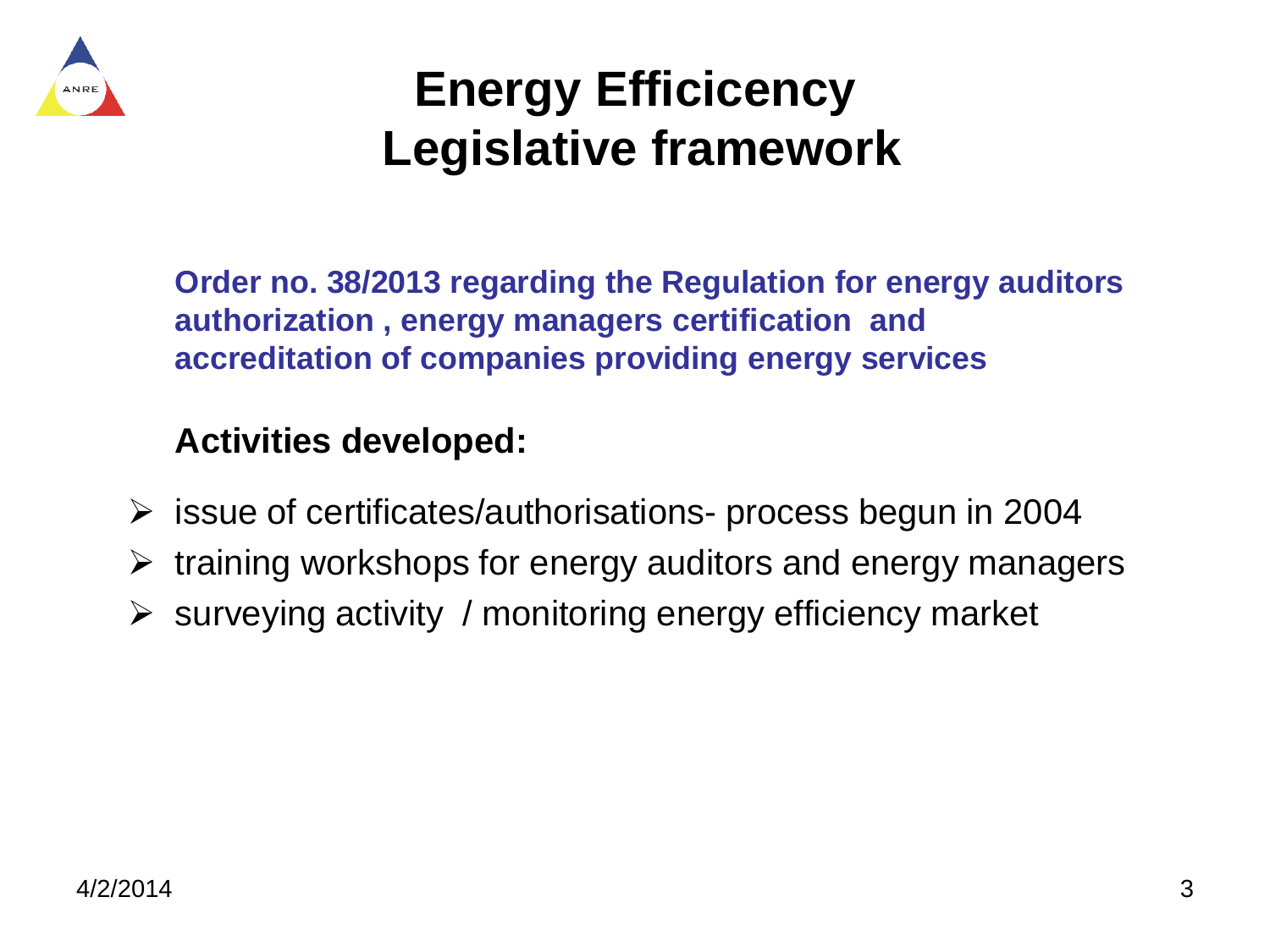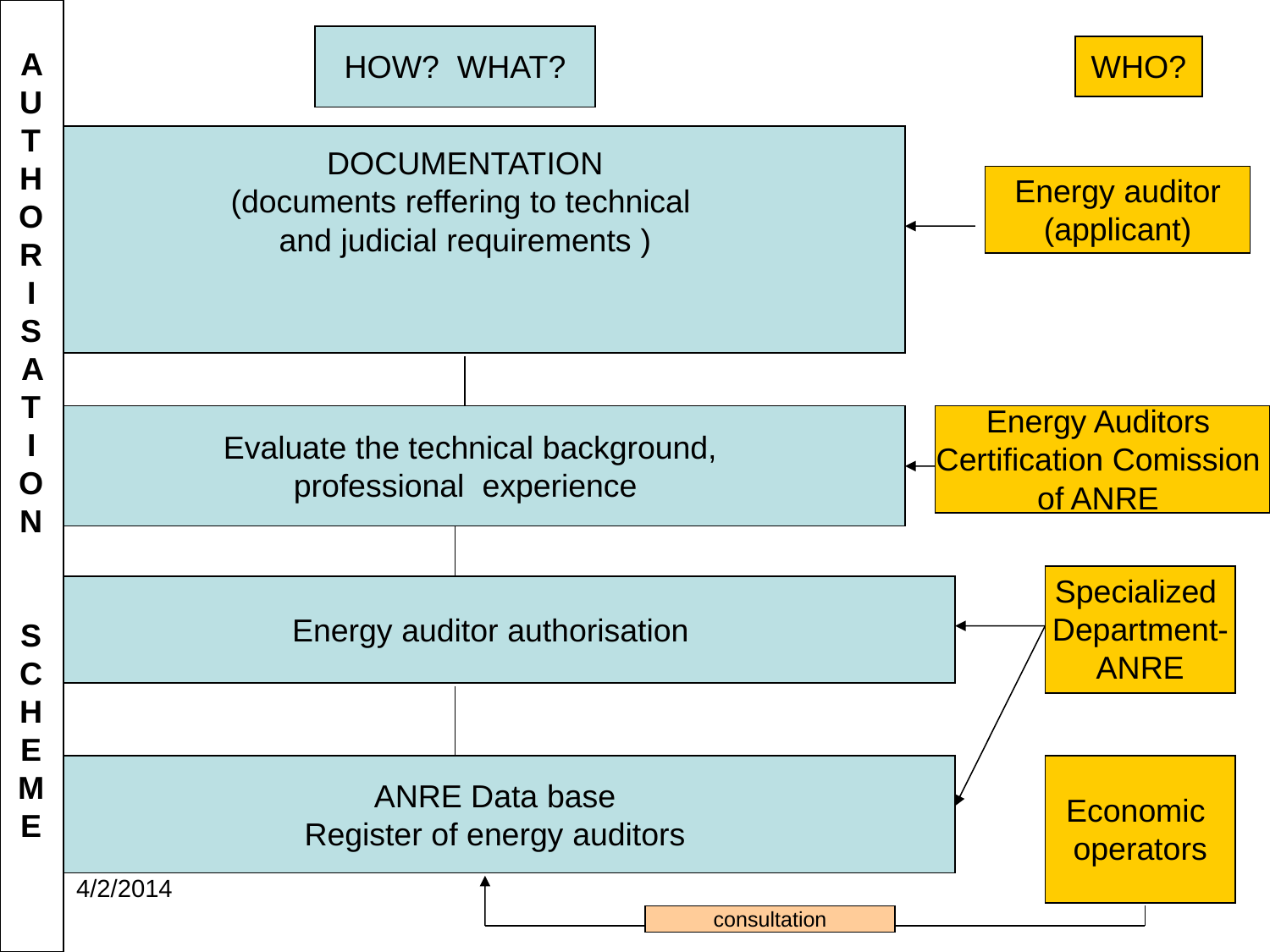### **Classes and Types of energy auditors authorisations**

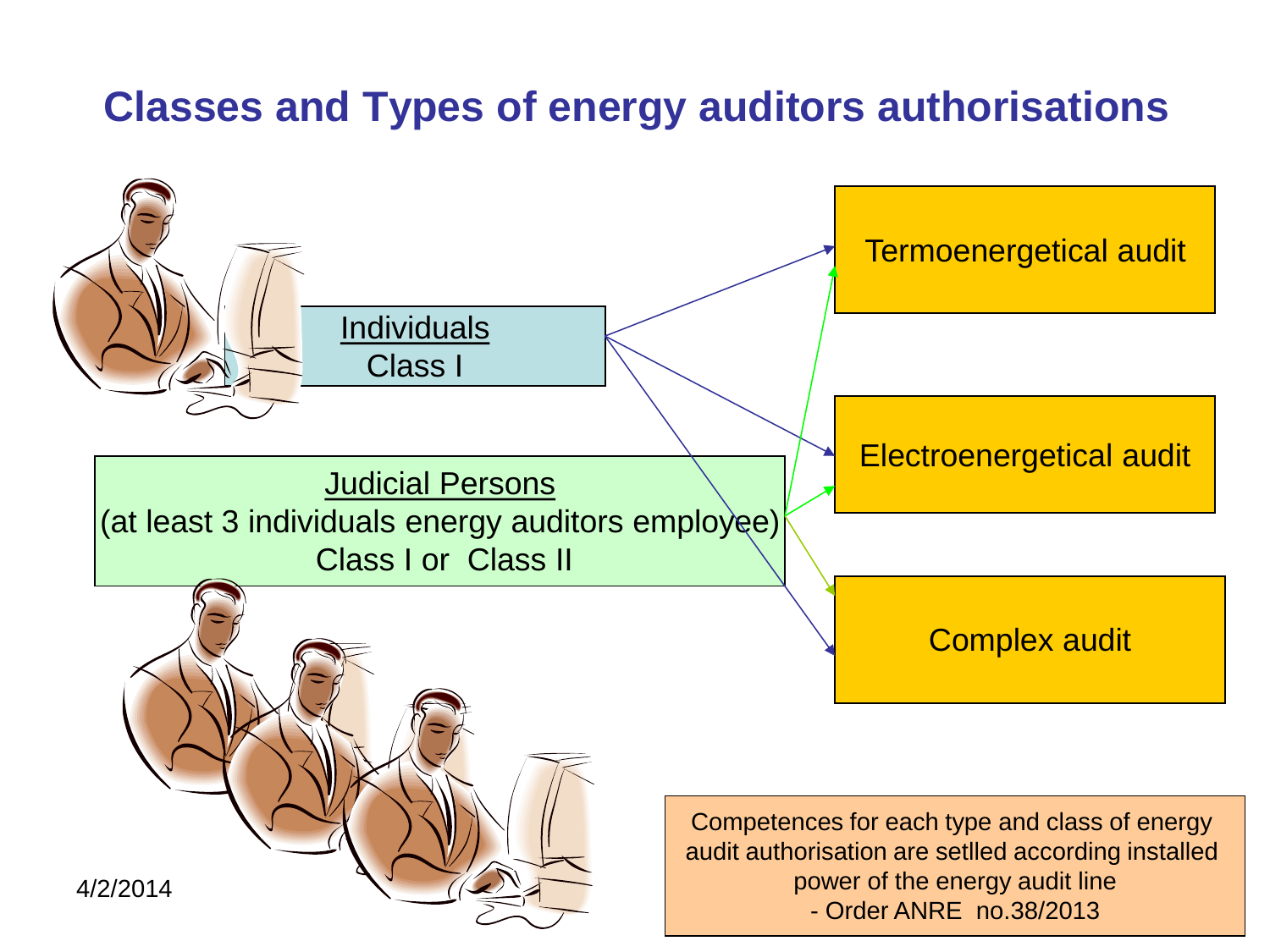

| <b>Annual energy consumption of</b><br>economic operator(C) | <b>Periodicity of</b><br>energy audits<br>elaboration |
|-------------------------------------------------------------|-------------------------------------------------------|
| $C \ge 1000$ toe                                            | annualy                                               |
| 200 toe $\leq C < 1000$ toe                                 | every 2 years                                         |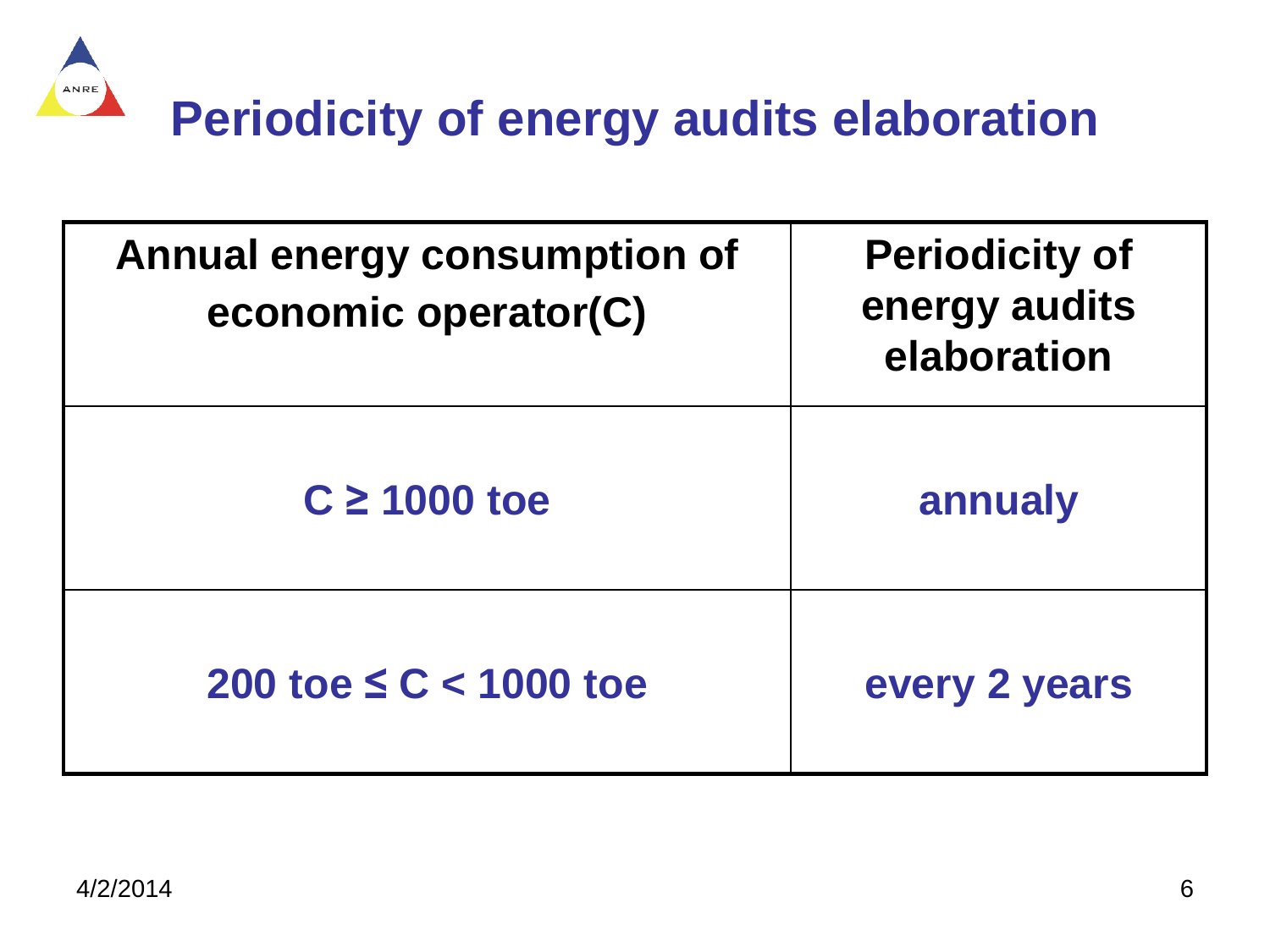

### **Energy audits Elaboration steps**



- $\Box$  Establishment of the energy balance line;
- $\Box$  Selecting of an energy auditor authorized by ANRE, in order to sign an energy services contract

#### **STAGES OF ACHIEVING AN ENERGY BALANCE**

Energy audits are done according "Elaboration and Analysis energy audits Guide" technical document published in Official Journal of Romania no.792/11.11.2003

- $\triangleright$  Statistical data collection reffering on the history of society, consumptions and energy costs , physical production and value of production achieved , lists of production and energy consumption equipments, location and type of construction of buildings etc
- $\triangleright$  Performing measurements of system operating parameters and energy consumption in various operating modes with fixed and mobile equipment , metrology checked ;
- $\triangleright$  Inspection of all installations audited ;
- $\triangleright$  Calculation of input and output energy ( useful and losses );
- $\triangleright$  Optimization of real energy balance and highlight technical measures to increase energy efficiency;
- $\triangleright$  Quantifying energy savings.

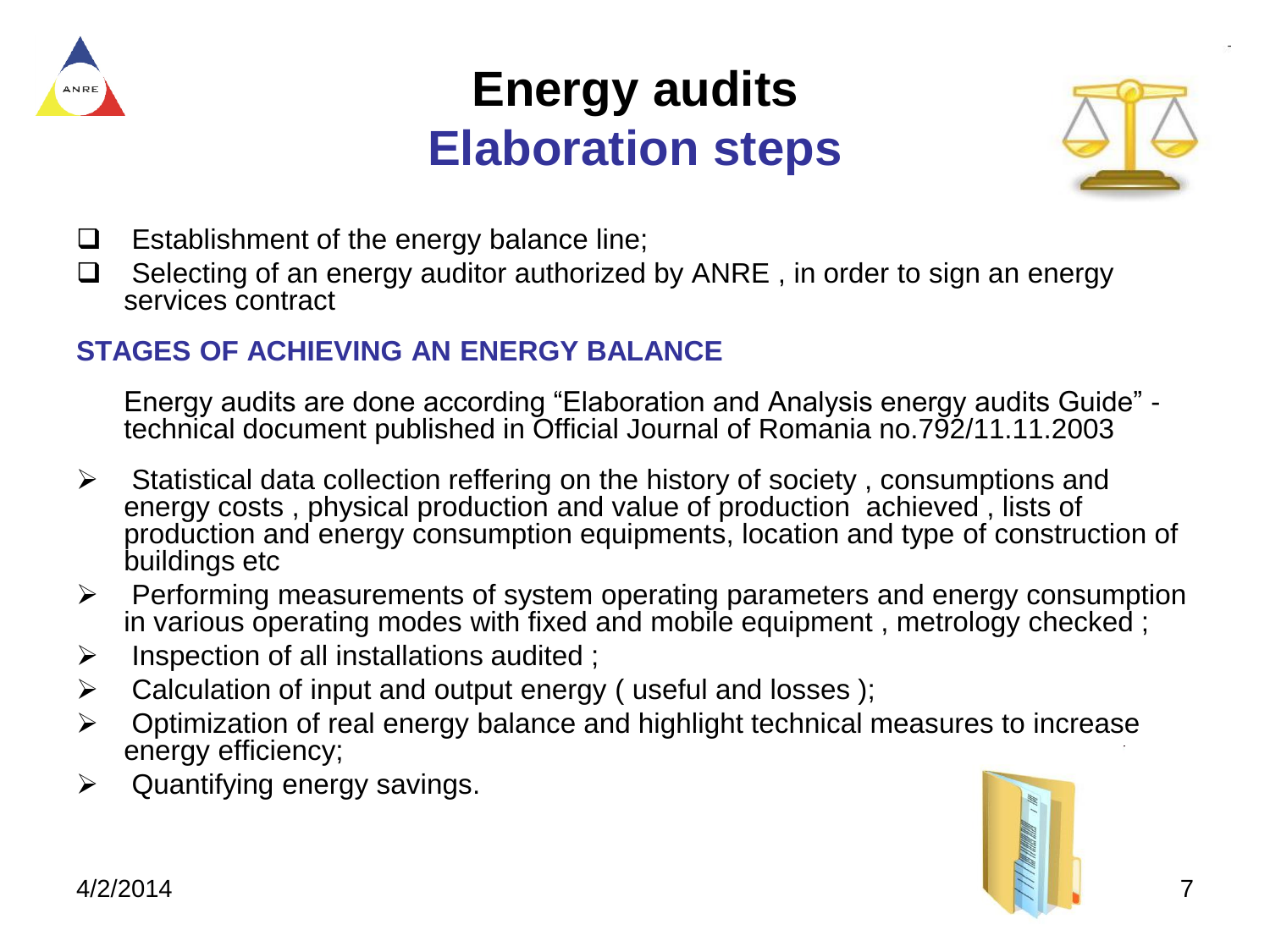

**Energy audits**



### **Economic evaluation**

**Economic evaluation of the proposed energy efficiency solutions is a special issue of the energy audit .**

#### **Economic performance indicators of investment are:**

- **Payback period** is the time required for recovery of invested capital in a project . It is calculated as the ratio between the initial investment and annual savings . Acceptance condition : Payback period is less than the maximum allowable recovery period .
- **Net present value (NPV ) -** The difference between the present value of cash inflows and the present value of cash outflows. NPV is used in capital budgeting to analyze the profitability of an investment or project. If NPV is negative, the project should probably be rejected because cash flows will also be negative.
- **Internal Rate of Return** (**IRR**) is the interest rate at which the net present value of all the cash flows (both positive and negative) from a project or investment equal zero. IRR is used to evaluate the attractiveness of a project or investment . If the IRR of a new project exceeds a company's required rate of return, that project is desirable. If IRR falls below the required rate of return, the project should be rejected. A project is particularly attractive as the IRR is greater.
- **Profitability index** ( Savings to Investment Ratio SIR ) is defined as the ratio of the present value of savings and the present value of the investment. Condition of acceptance of an investment : SIR > 1.A project is particularly attractive as the SIR is greater.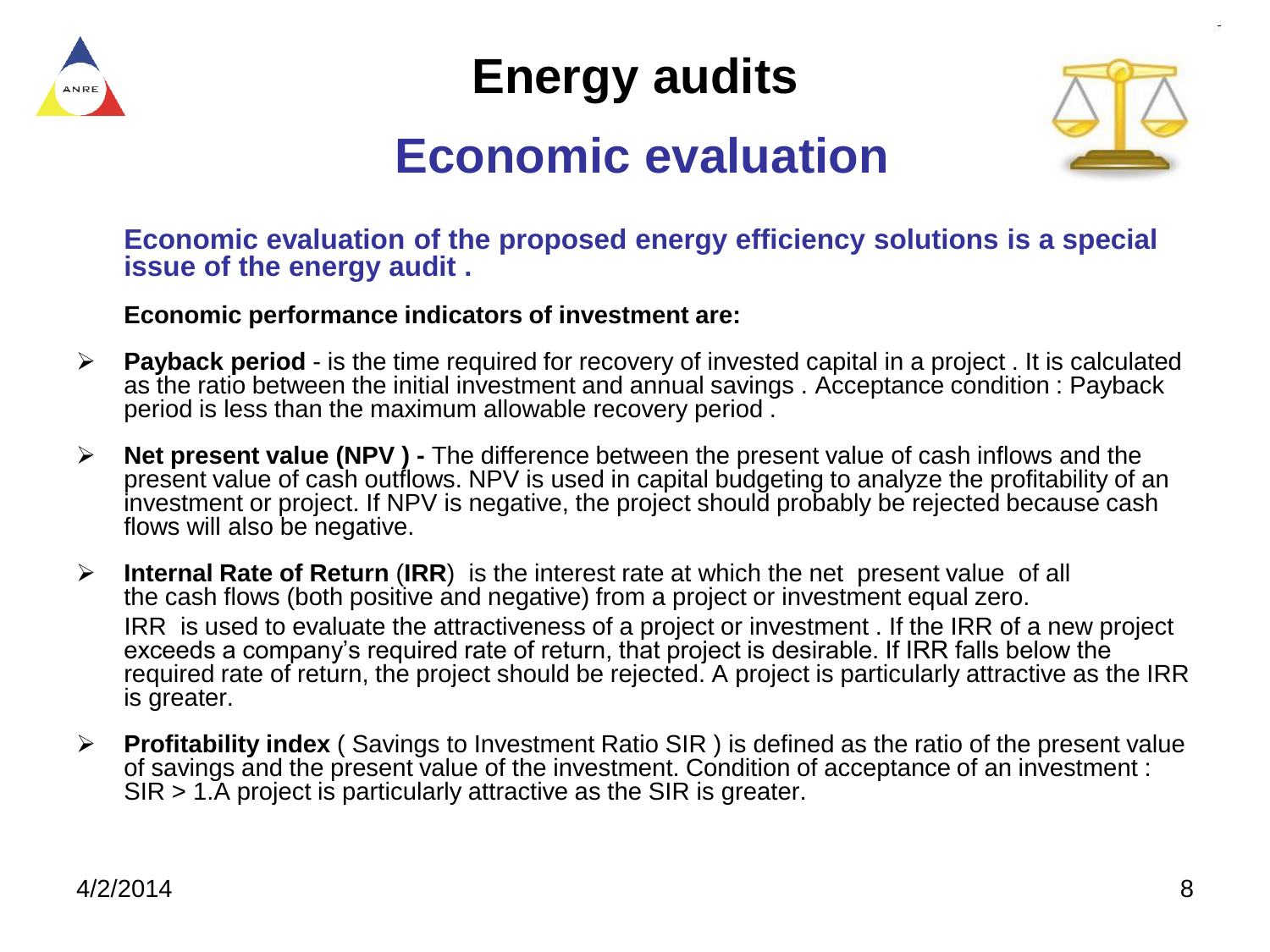

## **Energy audits**



### **Implementing recommendations**

After completing the energy audit report, consumptions and energy cost analysis and recommended solutions to streamline their consumption and their economic analysis, the support and the agreement of the management of the economic operator should be obtained in order to implement these measures.

 To ensure optimal conditions for achieving implementation of the program will be set the next phases of work :

- $\triangleright$  management of the economic operator, together with the energy manager will establish and ensure access to various sources of financing schemes of the program;
- $\triangleright$  will be established working teams and their responsibilities in implementing solutions proposed for each sector;
- $\triangleright$  will be set the targets of each team;
- $\triangleright$  implementation of technical solutions proposed;
- $\triangleright$  monitoring energy savings.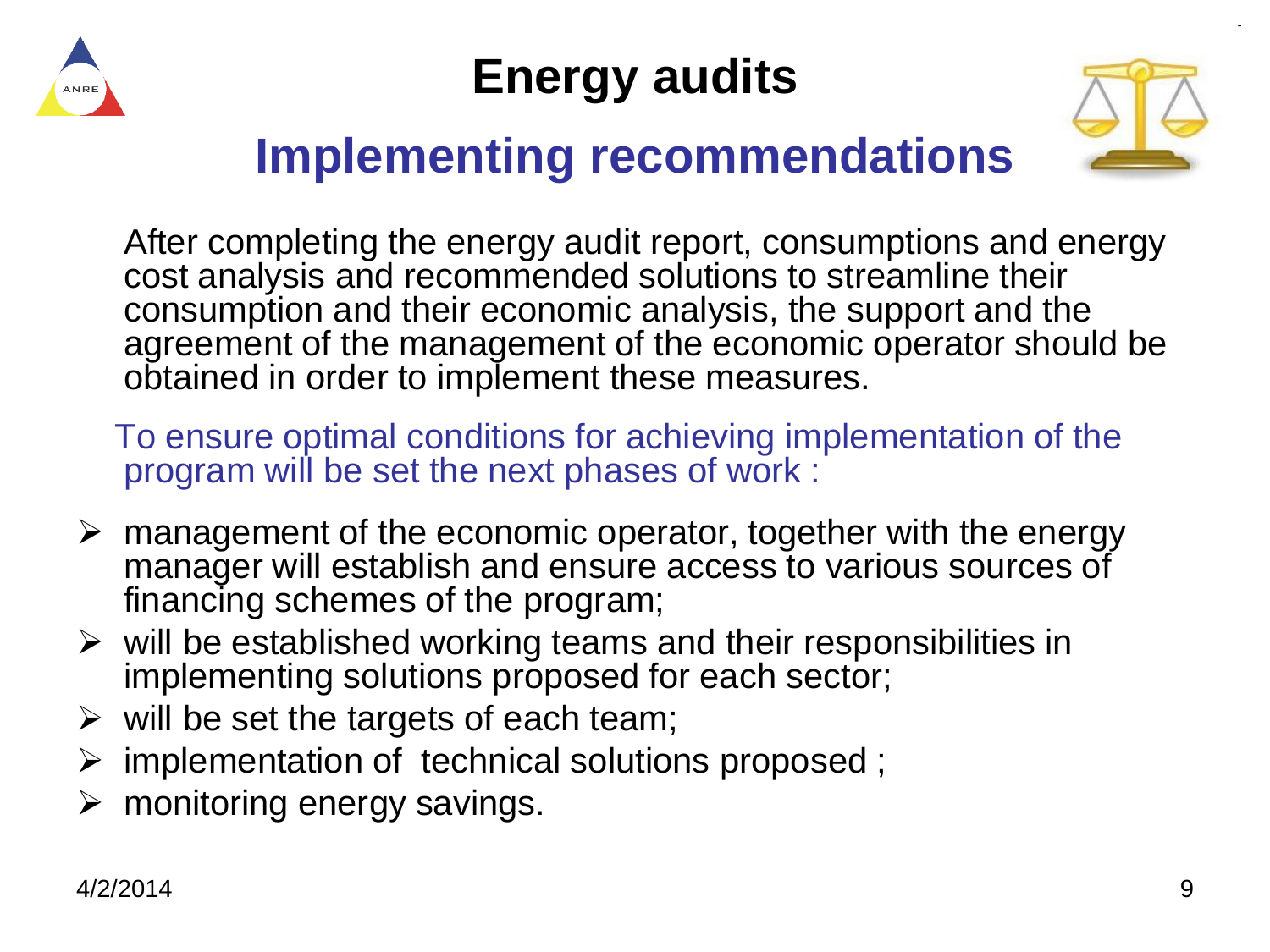



### **Preliminary steps**:

- the energy audit elaborated by energy auditors authorized by ANRE;
- selecting measures to improve energy efficiency, based on the results and recommendations of experts, taking into account the existence of reliable funding sources;
- preparation of feasibility studies, spread as far as the economic unit's business plan allows the financial effort. These documents will form and content tailored to the requirements of funders.

### **Content :**

- short-term measures , lasting up to 1 year ;
- medium-term measures with duration between 1 and 3 years;
- long-term measures , the implementation of investment works for a period exceeding three years
- $\Box$  Must be filed annually, until 30 September